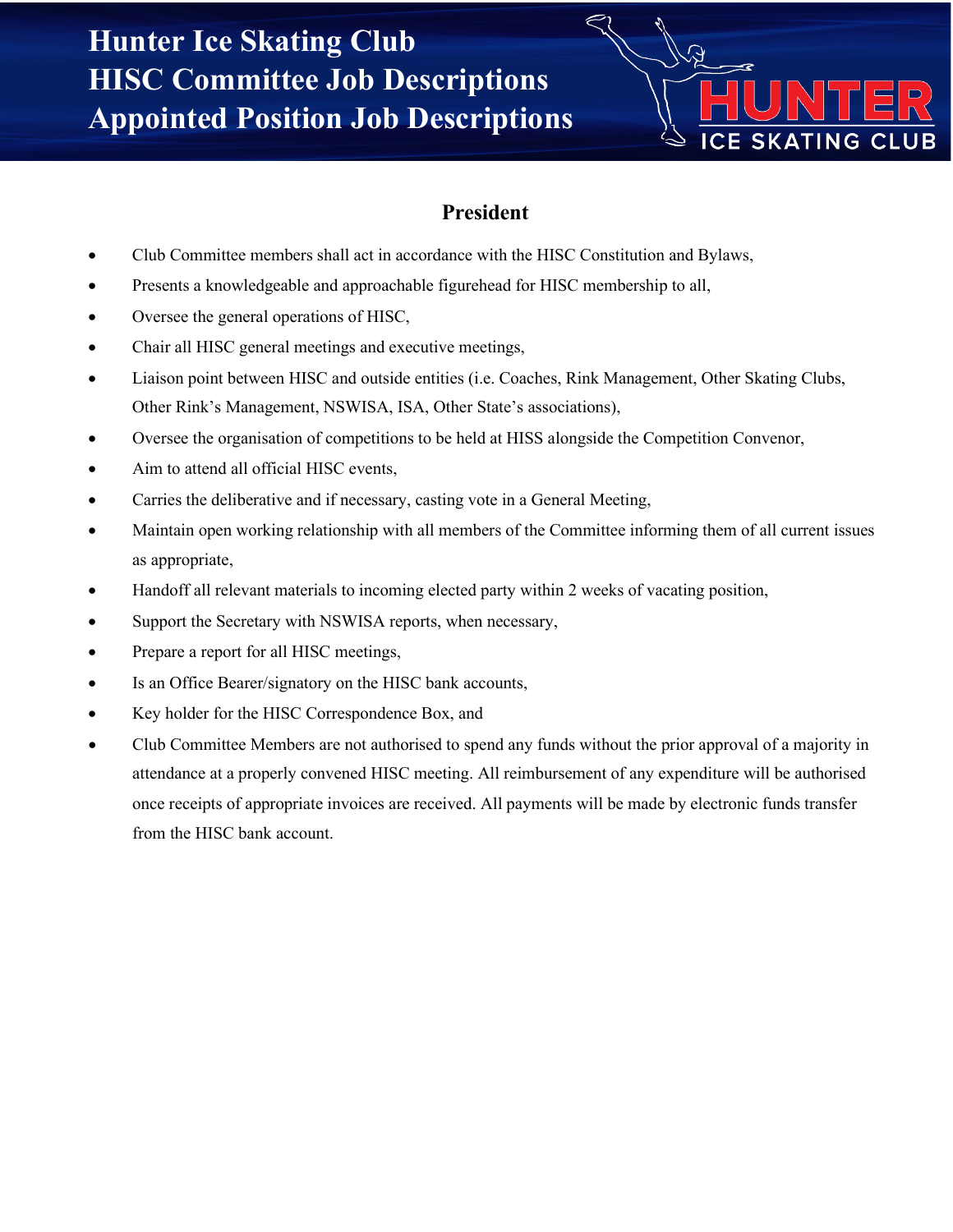

## **Vice President**

- Club Committee members shall act in accordance with the HISC Constitution and Bylaws,
- Assist the President in their role (as outlined in the position description),
- Act as the President in all aspects when the President is absent for any length of time,
- Maintain open working relationship with President informing that person abreast of all current issues,
- If required, oversee the Club's COVID-19 Safety Plan as per NSW Government and Sport NSW guidelines in conjunction with NSWISA,
- Aim to attend all official HISC events, and
- Club Committee Members are not authorised to spend any funds without the prior approval of a majority in attendance at a properly convened HISC meeting. All reimbursement of any expenditure will be authorised once receipts of appropriate invoices are received. All payments will be made by electronic funds transfer from the HISC bank account.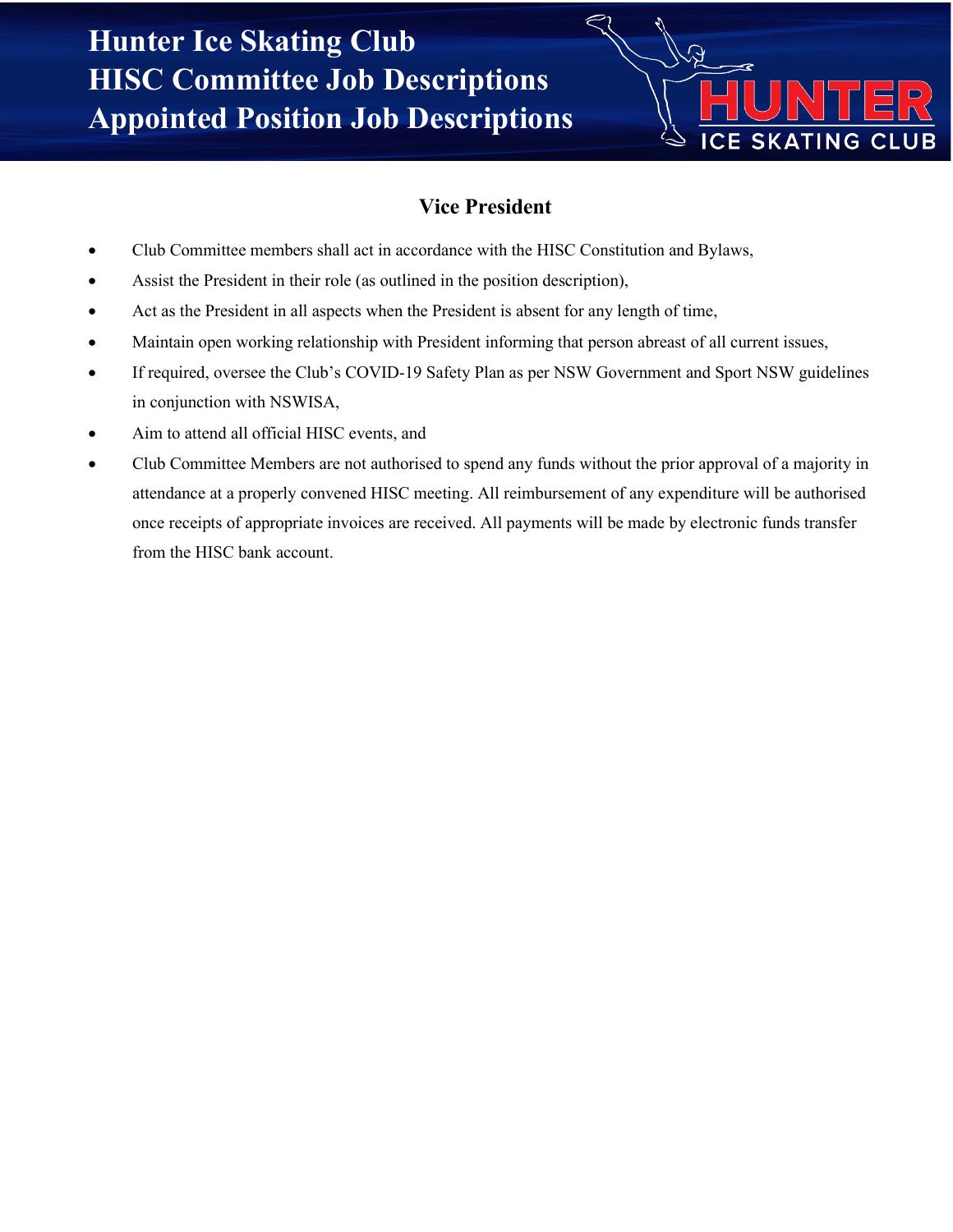

#### **Secretary**

- Club Committee members shall act in accordance with the HISC Constitution and Bylaws,
- General responsibility for all secretarial duties of HISC,
- General Meetings:
	- $\circ$  Call for agenda items in writing fourteen (14) days prior to meeting via email,
	- $\circ$  Prepare & Post Agenda items and notify members seven (7) days prior to the meeting via email,
	- o Organise the use of technology when necessary e.g. Zoom, (any costs associated with this shall be discussed and passed at a general meeting, and reimbursed following the appropriate clause  $14.c.xv$ ),
	- o Take Minutes at the meeting,
	- o Reproduce previous minutes in timely fashion when called upon,
	- o Prepare and distribute meeting minutes to all members within seven (7) days of the general meeting,
- Annual General Meeting:
	- o Email notice of the AGM to members and Call for Nominations for the Club committee positions for the ensuring year 21 days prior to the date that was set at the previous AGM,
	- o Receive all nominations 14 days prior to the AGM,
	- o Prepare Agenda and nominations,
	- o Email the agenda and nominations to members 7 days prior to the AGM,
	- o Have Web Master Post Agenda and nominations on Club Website 7 days prior to meeting,
	- o Take Minutes at the meeting,
	- o Prepare and distribute the minutes of the AGM with notification of all new Club Committee Members within 7 days of the AGM,
- Receive all incoming correspondence on behalf of HISC and present all such correspondence to HISC Committee for action/notation,
- Advise all information regarding upcoming competitions:
	- o By emailing members
	- o Having the webmaster place the information on the HISC website,
- Prepare outgoing correspondence as required from decisions made by the HISC Committee for sign off by the relevant committee members,
- Maintain a register of meeting minutes and correspondence,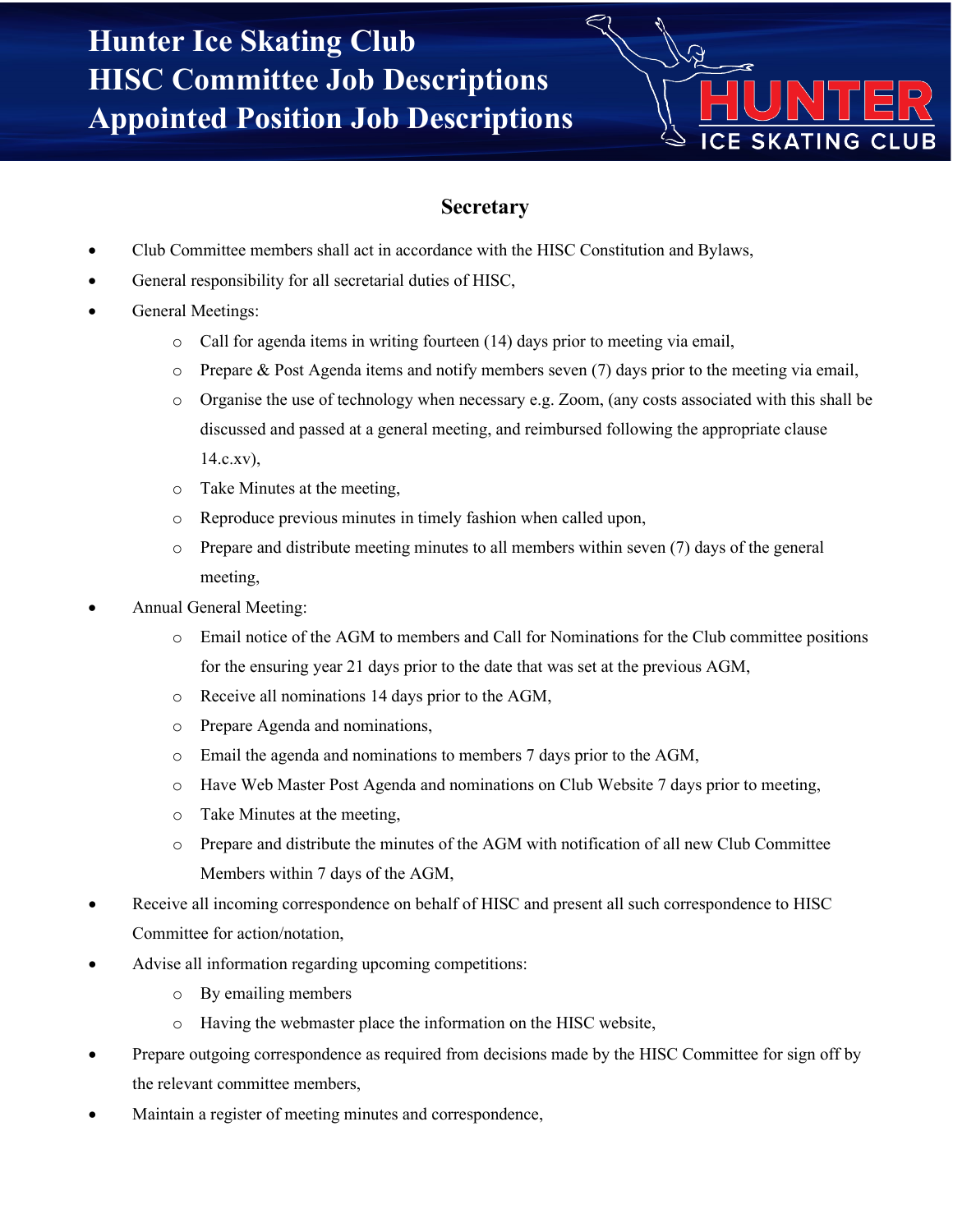• Prepare and submit all necessary reports to NSWISA including the quarterly Club Report and annual Club Report,

 $\overline{\Omega}$ 

**ICE SKATING CLUB** 

- Prepare and submit all necessary Department of Fair Trading documentation including Annual summary of financial affairs (due one month after the holding of the AGM) and Application to register change of objects or constitution as required,
- Ensure all Child Protection Declarations are up to date and kept on file for all relevant parties,
- Aim to attend all official HISC events,
- Is an Office Bearer/signatory on the HISC bank accounts, and
- Club Committee Members are not authorised to spend any funds without the prior approval of a majority in attendance at a properly convened HISC meeting. All reimbursement of any expenditure will be authorised once receipts of appropriate invoices are received. All payments will be made by electronic funds transfer from the HISC bank account.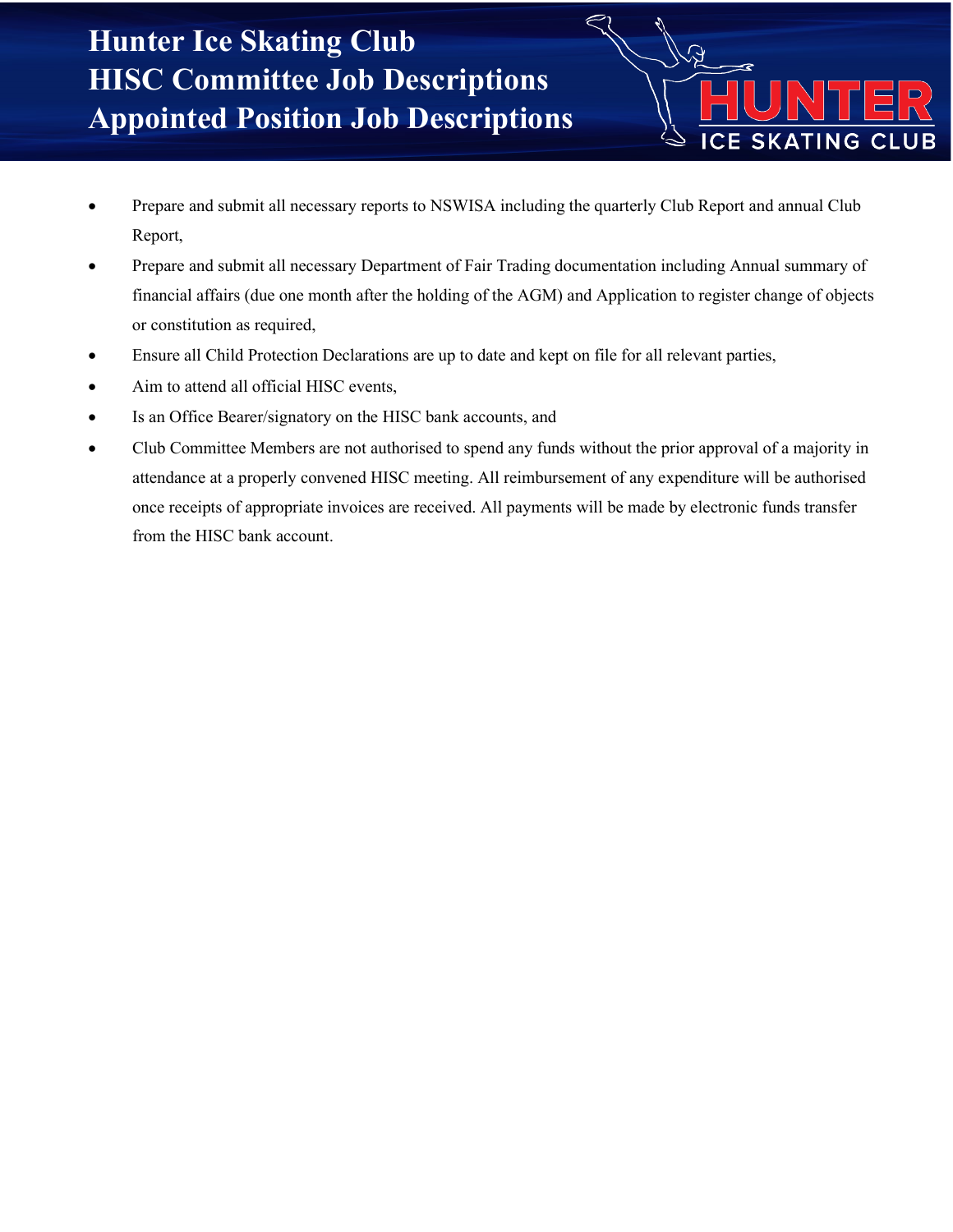

#### **Treasurer**

- Club Committee members shall act in accordance with the HISC Constitution and Bylaws,
- Oversee the financial operation of HISC, including income from all sources and expenditure for all purposes;
- Maintain the balance sheet,
- Maintain the assets register, the key register, and the account signatory register,
- Oversee expenditure only after such expenditure (for whatever purpose) has been approved by a majority vote at a properly convened meeting of HISC,
- Is an Office Bearer/signatory on the HISC bank accounts,
- Bank all incoming funds (from whatever source) directly to the HISC bank account and keeping accurate records of the source of such funds,
- Keep banking records up to date at all times through monthly reconciliations,
- Keep the assets of the club recorded in such a manner that the whereabouts of such assets are known at all times (i.e. through maintenance of the asset register),
- Issue keys to only those committee members who are authorised to hold keys. (i.e. by maintaining the key register),
- Key holder for the HISC Correspondence Box,
- Keeping the signatories of bank accounts updated at all times (i.e. ensure only those committee members who are expressly authorised have signatory rights on the bank accounts of HISC and any of its approved sub-committees),
- Aim to attend all official HISC events,
- Present an updated financial report to all HISC meetings, and
- Club Committee Members are not authorised to spend any funds without the prior approval of a majority in attendance at a properly convened HISC meeting. All reimbursement of any expenditure will be authorised once receipts of appropriate invoices are received. All payments will be made by electronic funds transfer from the HISC bank account.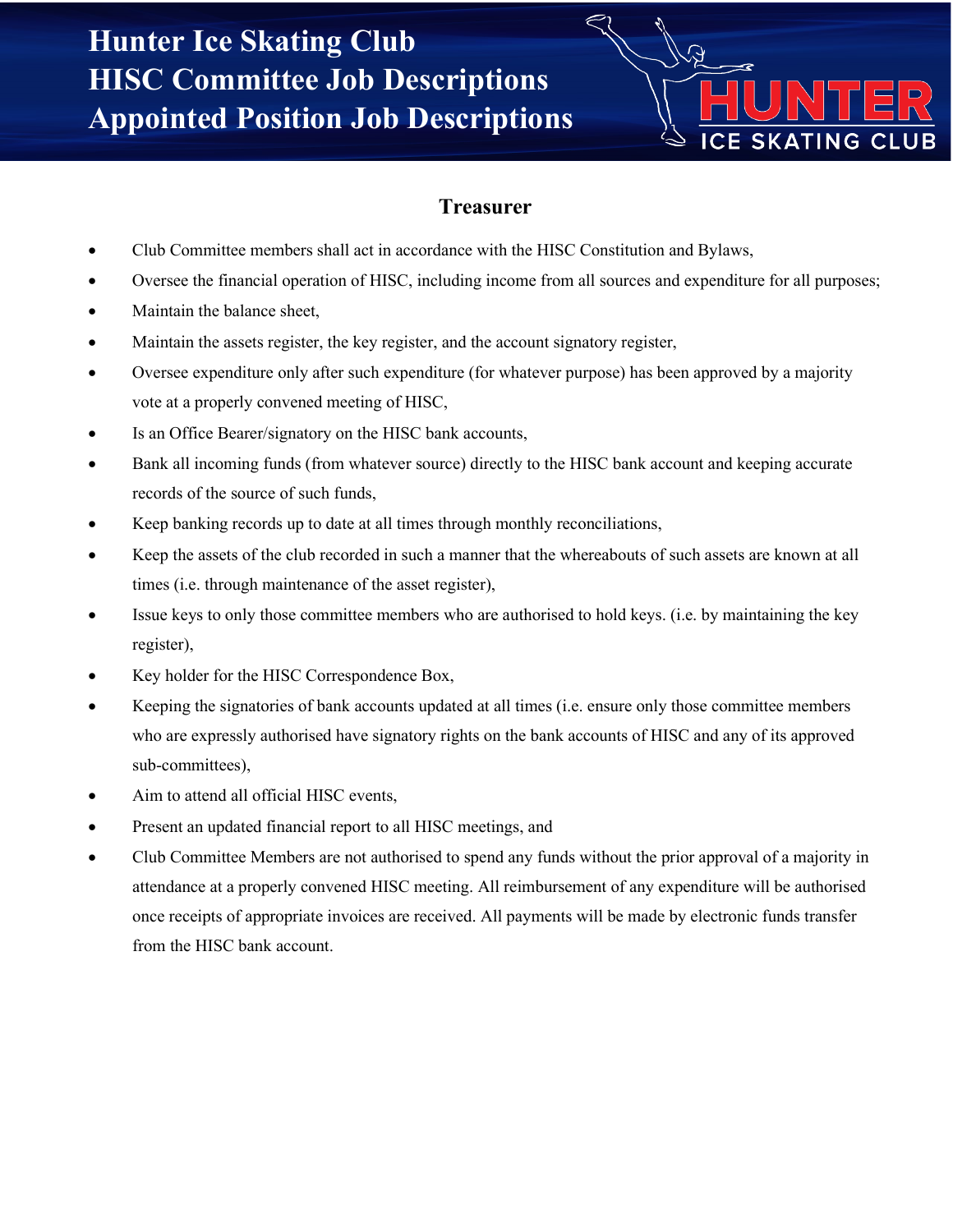

#### **Membership Secretary**

- Club Committee members shall act in accordance with the HISC Constitution and Bylaws,
- Maintain the membership register of HISC,
- Collection of membership renewal/new forms and the appropriate subscriptions,
- Maintain privacy of members information,
- Provide HISS with updated Member List,
- Provide HISS with updated emergency contact details,
- All membership subscriptions received are to be receipted and handed to the Treasurer for verification,
- Notify the Executive Committee of new memberships for ratification,
- Receive nominations for the Club Committee positions for the upcoming AGM, confirm they are financial members and email the nominee the job description, club constitution and bylaws; Oversee any voting for committee members at the AGM through confirmation of financial status of members prior to being given ballot papers,
- Aim to attend all official HISC events,
- Key holder for the HISC Correspondence Box,
- Any issue arising from a membership shall be brought to the attention of the Executive Committee,
- Send a reminder out stating membership are due by the 1 January of the following year to the current membership list in the first week of November each year,
- Follow up on unpaid membership as they arise, and
- Club Committee Members are not authorised to spend any funds without the prior approval of a majority in attendance at a properly convened HISC meeting. All reimbursement of any expenditure will be authorised once receipts of appropriate invoices are received. All payments will be made by electronic funds transfer from the HISC bank account.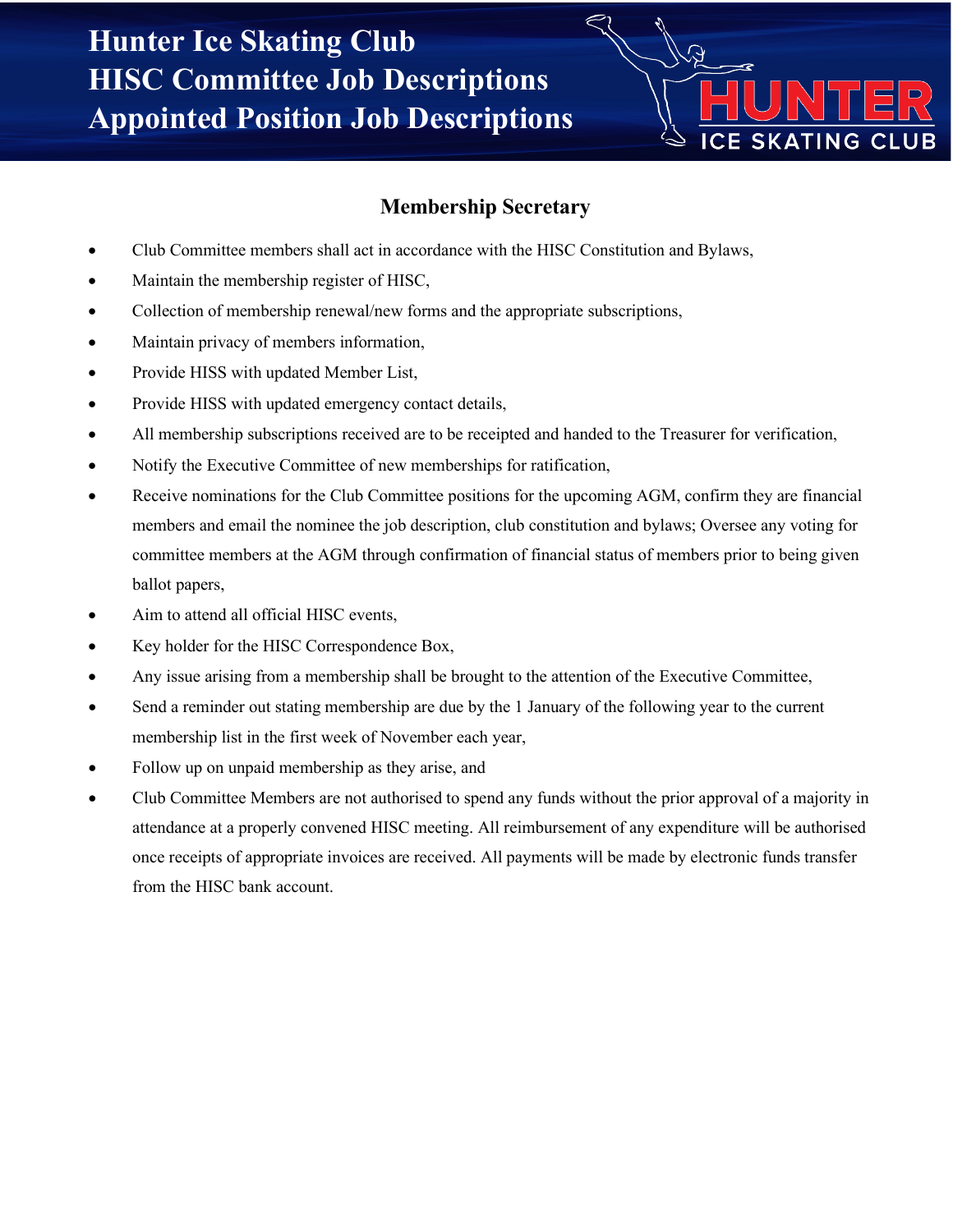

## **Test Officer**

- Club Committee members shall act in accordance with the HISC Constitution and Bylaws,
- Tests shall be conducted in accordance with NSWISA and ISA,
- Tests for IJS Prelim and above, dance and pairs will be organised according to NSWISA, oversee tests held at HISC, i.e. ice time availability and costs,
- Aussie Skate Tests:
	- o Shall receive Aussie Skate applications,
	- o Organise tests in conjunctions with the Head Coach,
	- o Oversee the presentation of the certificates upon passing,
	- o Aim to attend all Test sessions,
- Maintain a record of all tests completed by HISC members and present a report to HISC meetings of the results, and
- Club Committee Members are not authorised to spend any funds without the prior approval of a majority in attendance at a properly convened HISC meeting. All reimbursement of any expenditure will be authorised once receipts of appropriate invoices are received. All payments will be made by electronic funds transfer from the HISC bank account.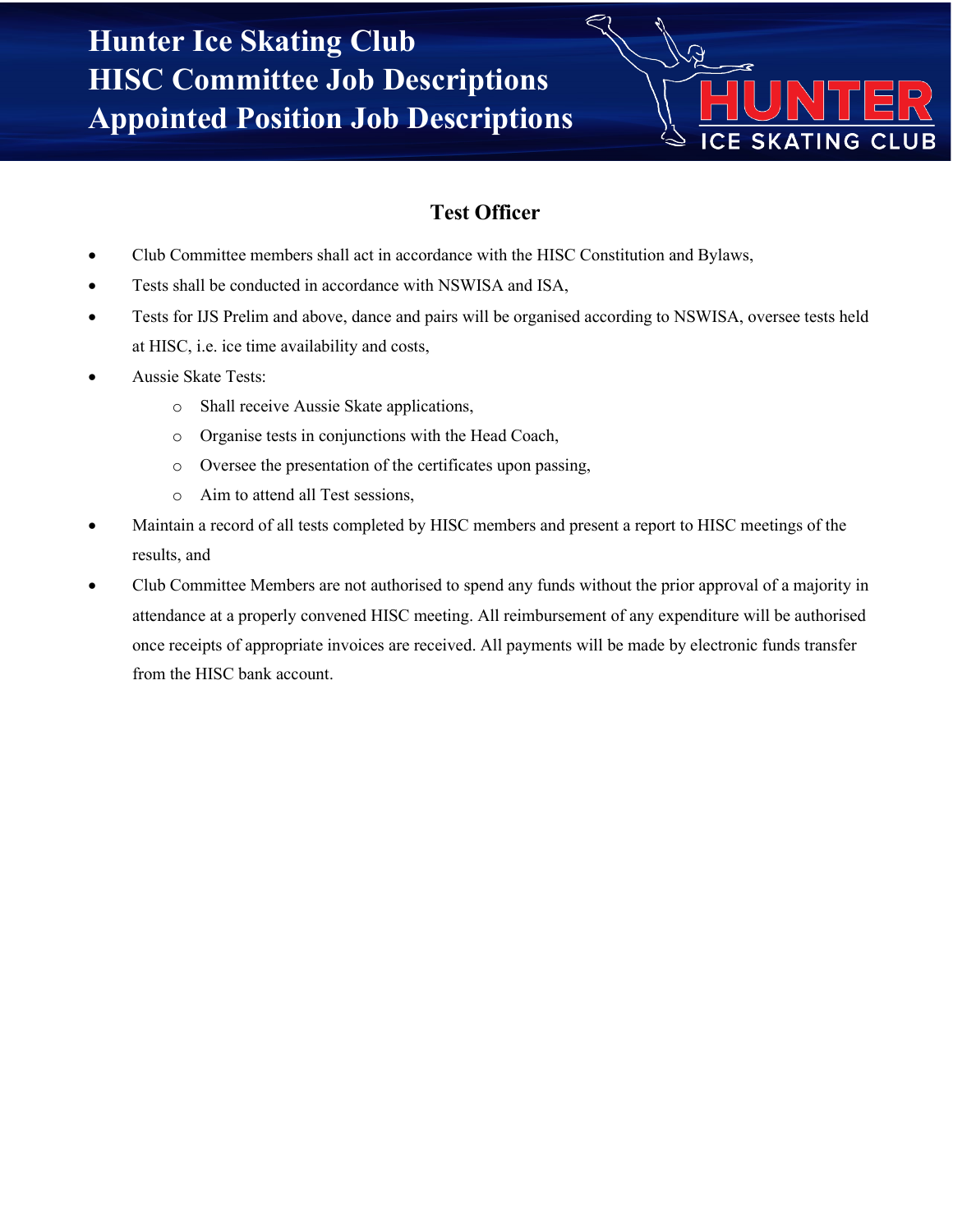

#### **Fundraising and Sponsorship Officer**

- Club Committee members shall act in accordance with the HISC Constitution and Bylaws,
- Oversee the fundraising efforts of HISC through the running of various merchandising stalls, raffles, competitions etc,
- Maintain a record of all proceeds from such activities,
- Receipt all funds received to the Treasurer for verification and banking into the HISC bank account,
- Present all documented sponsorship proposals (in writing) to a HISC general meeting for approval prior to implementation. (Must bear in mind that the club is predominantly made up of children and any sponsorship must be from appropriate sources,
- Report any successful deals in full at HISC meetings,
- Maintain records of all stock holdings at all times,
- Seek authorisation from HISC meeting for any expenditure of any type prior to proceeding. This includes seeking approval for restocking of merchandising by submitting request for purchases (i.e. items & their cost) at HISC meeting,
- Fundraising/sponsorship funds are raised for the benefit of the entire membership and any application of these funds can only proceed following the approval of such expenditure at a duly convened meeting of HISC,
- Present fundraising report to all HISC meetings, detailing all funds raised, value of any merchandise sold and current stock holding of merchandise,
- Run the "Skate School Table" at Wednesday afternoon, Thursday afternoon and Saturday morning Aussie Skate sessions,
- Maintain the existing "Secondhand" sales of Skating Dresses, Skates, Guards etc. and keep up to date records of these activities including a record of all stock held and receipt all payments to the treasurer, and
- Club Committee Members are not authorised to spend any funds without the prior approval of a majority in attendance at a properly convened HISC meeting. All reimbursement of any expenditure will be authorised once receipts of appropriate invoices are received. All payments will be made by electronic funds transfer from the HISC bank account.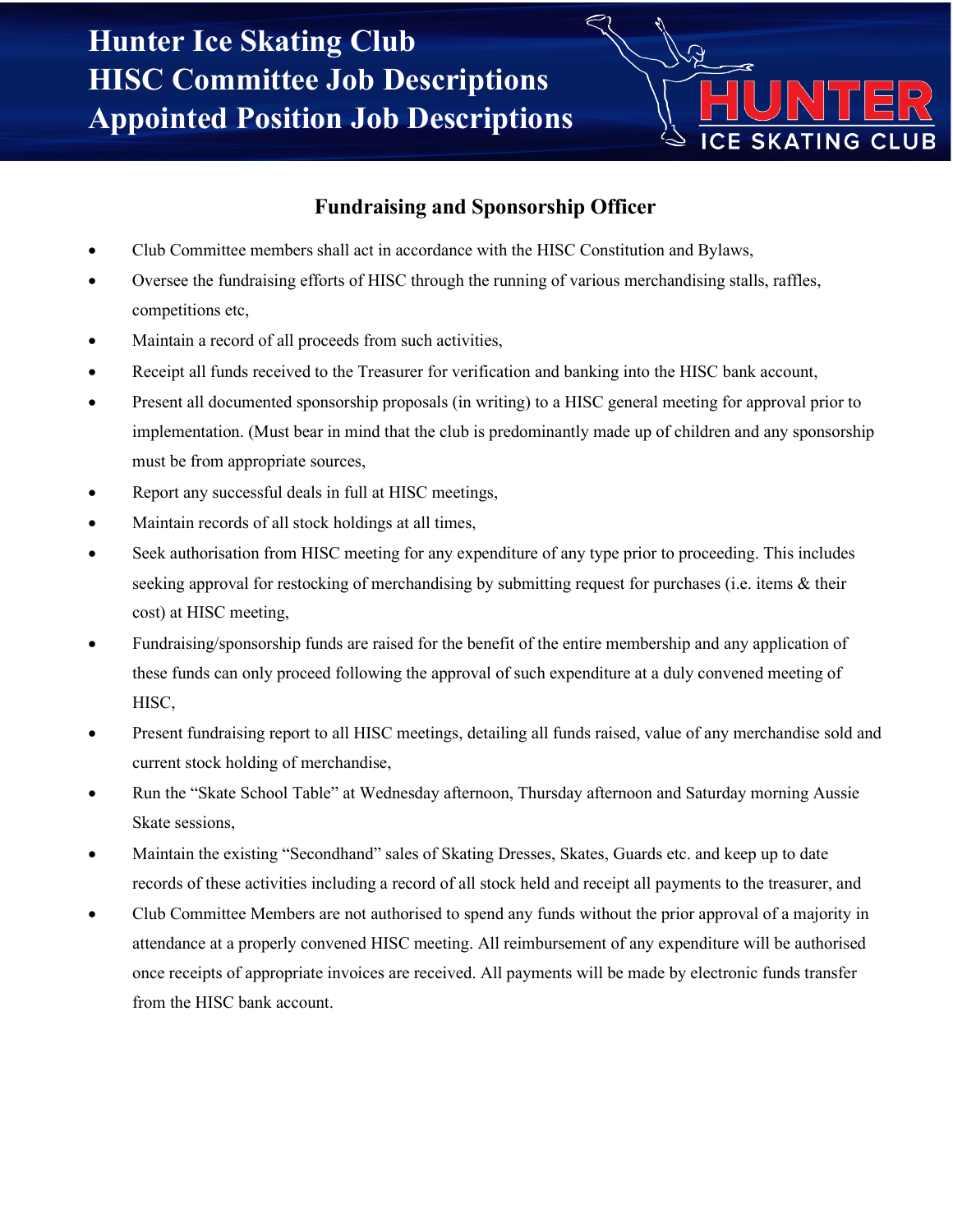

#### **Aussie Skate Liaison Officer**

- Club Committee members shall act in accordance with the HISC Constitution and Bylaws,
- Offer information about HISC to interested parties via flyers, verbal information, referral to other committee members, referral to HISC website,
- Provide an understanding of the club to interested parties attending skate school or other figure skating sessions,
- Keep a stock of various HISC forms for interested parties,
- Advise new members to complete the membership form on the HISC website; Liaise with the HISC training and development officer in regard to upcoming Aussie skate events,
- Aim to attend all Aussie Skate events,
- Present an Aussie Skate Liaison report to all HISC Meetings, and
- Club Committee Members are not authorised to spend any funds without the prior approval of a majority in attendance at a properly convened HISC meeting. All reimbursement of any expenditure will be authorised once receipts of appropriate invoices are received. All payments will be made by electronic funds transfer from the HISC bank account.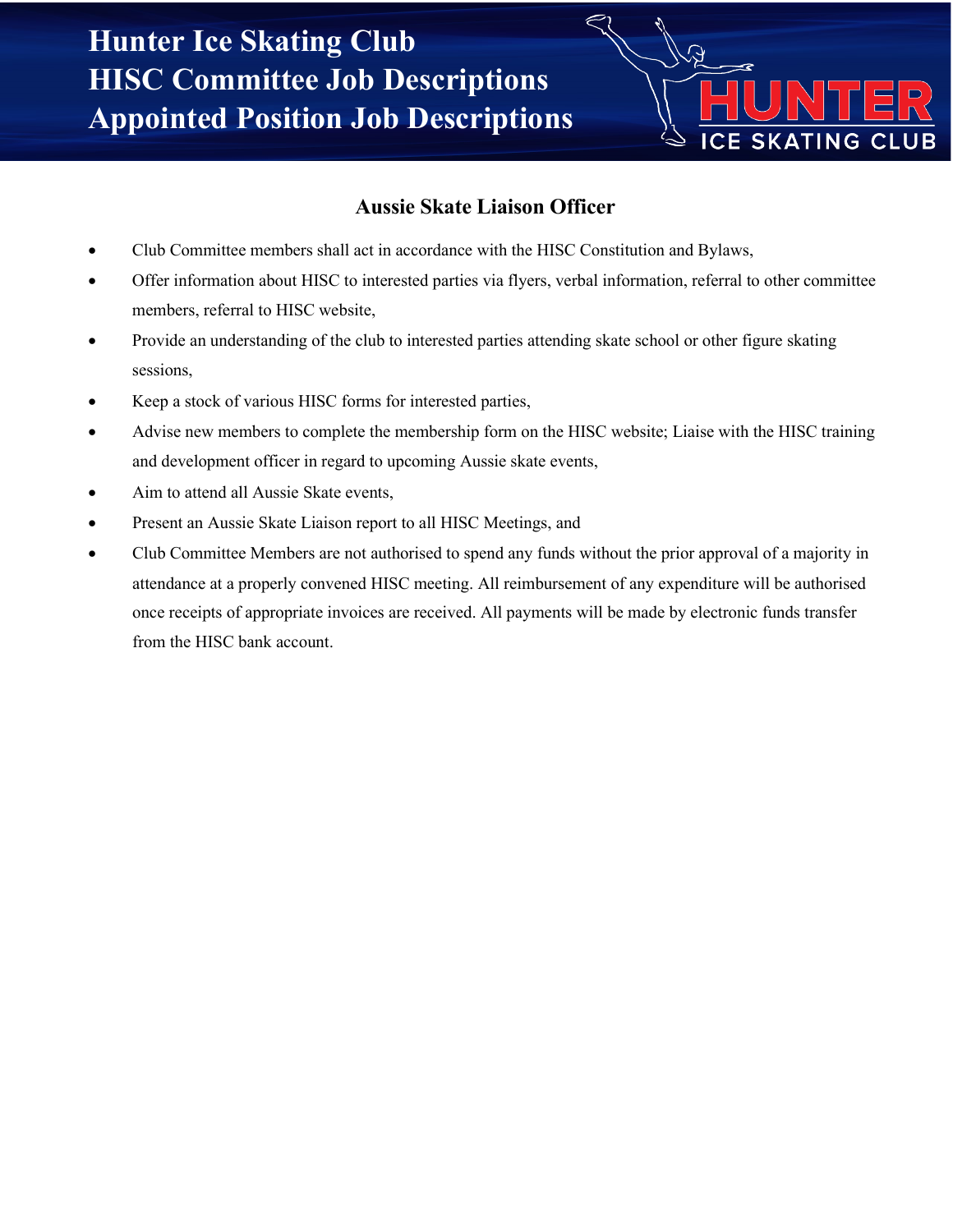

#### **Training and Development Officer**

- Club Committee members shall act in accordance with the HISC Constitution and Bylaws,
- Research various training and development opportunities that may be relevant to HISC membership and present this information to HISC meetings,
- Present proposals for training and development to HISC meetings, outlining full costings, venues, trainers, applicable levels, timing, etc (NB This may be an on-going process that could span across more than one meeting),
- Ensure that any expenditure proposed is done so in such a way that there will be an offsetting and equal expenditure for all levels of HISC membership,
- Maintain a register of all training & development undertaken by HISC membership for presentation at HISC meetings throughout the year,
- Present a Training & Development Report to all HISC meetings,
- Maintain all HISC training equipment in good order, and
- Club Committee Members are not authorised to spend any funds without the prior approval of a majority in attendance at a properly convened HISC meeting. All reimbursement of any expenditure will be authorised once receipts of appropriate invoices are received. All payments will be made by electronic funds transfer from the HISC bank account.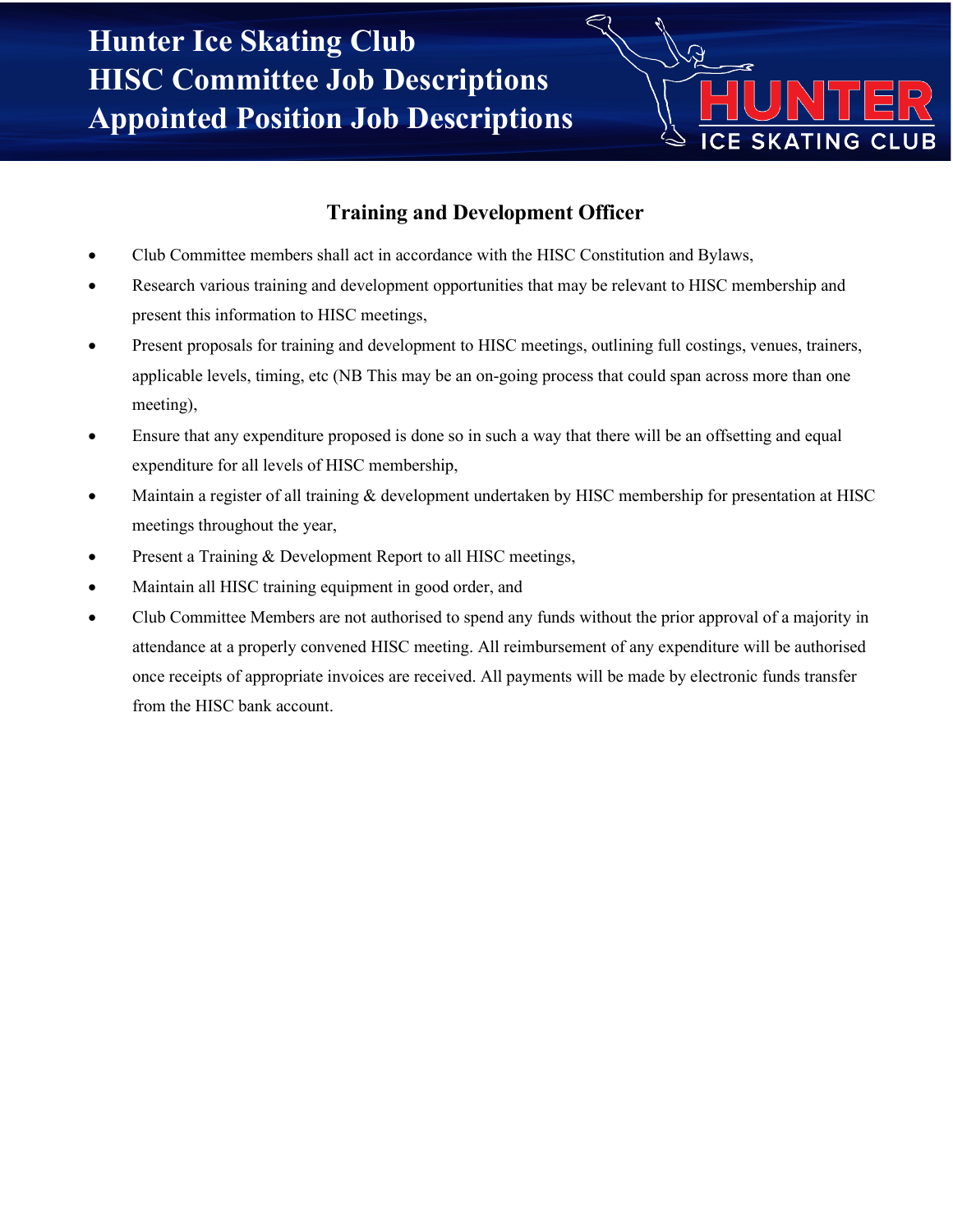

#### **Competition Convener**

- Club Committee members shall act in accordance with the HISC Constitution and Bylaws,
- Take responsibility for the running of all HISC based competitions,
- Liaise with HISC Committee on competitions to be held for the Calendar year, incorporating all aspects of the Competition including, but not limited to:
	- o Name of Competition
	- o Date of Competition
	- o Entry Fees
	- o Levels Included
- Liaise with NSWISA where appropriate when hosting a NSWISA sanctioned event,
- Liaise with NSWISA where appropriate when hosting an ISA sanctioned event,
- Liaise with HISS Management as to availability of ice time for competitions,
- Liaise with HISS Management as to catering for HISC based competitions where applicable,
- Seek out Volunteers to assist in the running of competitions including (but not limited to):
	- o Gate Persons/Spectator Ticket Sales,
	- o Skater Registration,
	- o Marshaling,
	- o Music Playing,
	- o Announcing,
	- o Judges Assistants,
	- o Fundraising,
	- o Presentation of Trophies and/or medals,
	- o Setting up & dismantling of Judges tables/stands & Podium,
	- o General tidying up of rink at end of each event.
- All Volunteers are required to complete a "Working With Children Declaration" prior to being able to Volunteer;
- Maintain Volunteer Register with details of all HISC Volunteers,
- Organise trophies/medals & Participation Certificates for HISC based competitions. Update perpetual trophies where appropriate,
- Organise thank you gifts for Judging Panels after consultation with HISC Committee as to expenditure,
- Organise Gift Bags for Competitors after consultation with HISC Committee as to expenditure,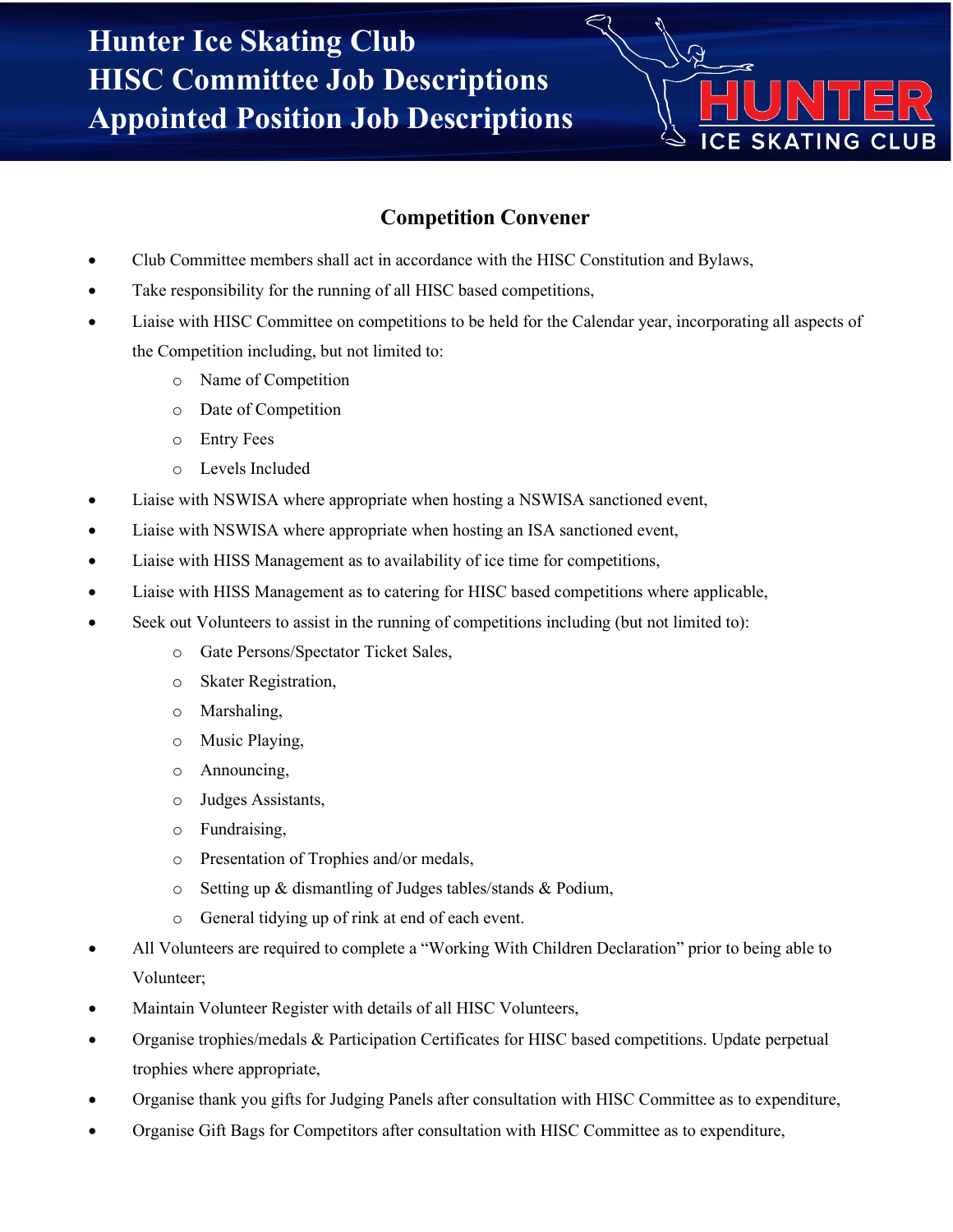• Present reports to HISC Committee meetings on all activities throughout the year. Ensure the HISC Secretary is provided with a synopsis of each competition to enable them to complete the required NSWISA Council report, and

 $\overline{\mathcal{Q}}$ 

**ICE SKATING CLUB** 

• Club Committee Members are not authorised to spend any funds without the prior approval of a majority in attendance at a properly convened HISC meeting. All reimbursement of any expenditure will be authorised once receipts of appropriate invoices are received. All payments will be made by electronic funds transfer from the HISC bank account.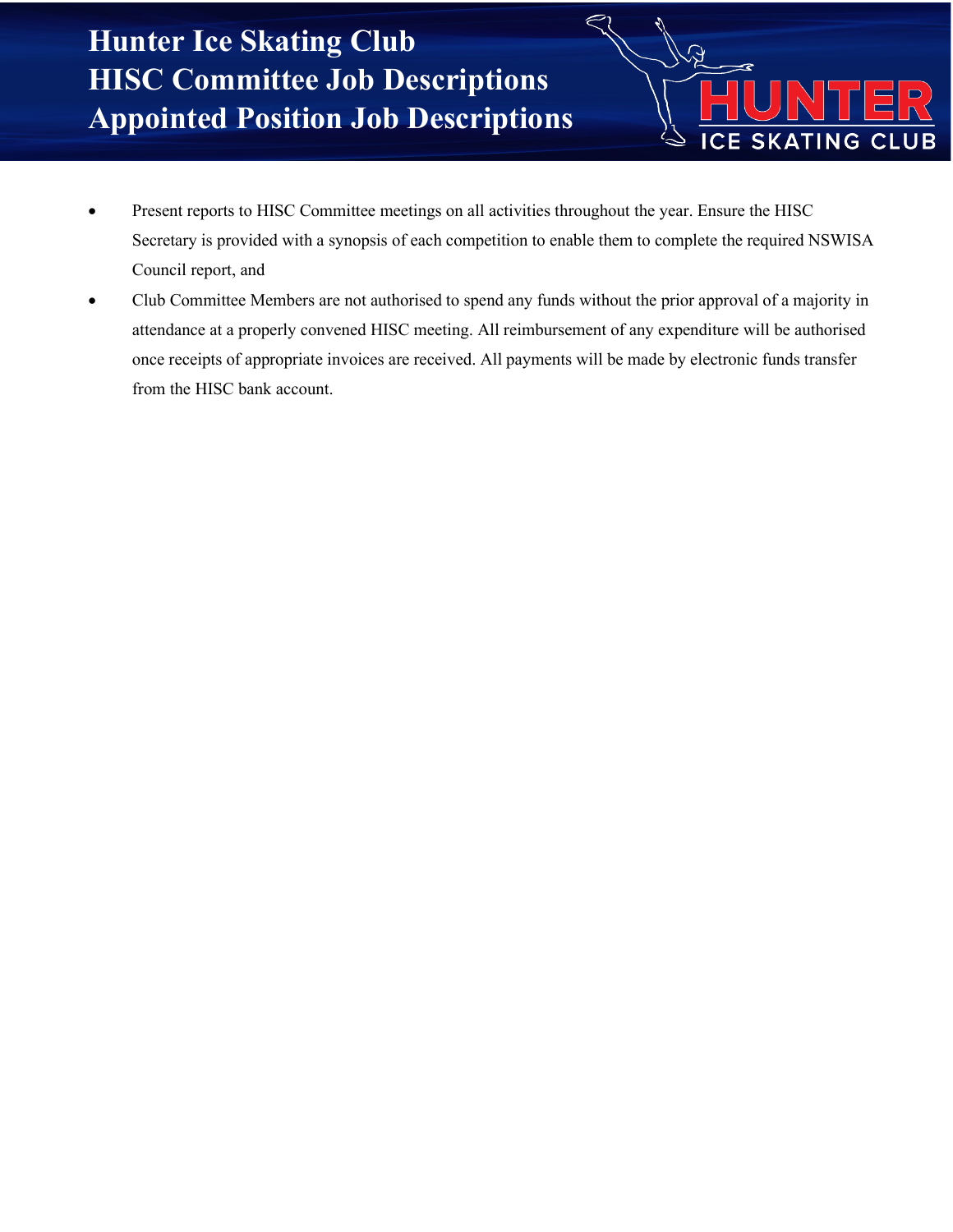

## **Synchro Delegate**

- Club Committee members shall act in accordance with the HISC Constitution and Bylaws,
- Oversee the management of the HISC Synchronised Ice Skating Team, Ice Reflections,
- Liaise with the coach, parents and team members,
- Liaise with the HISC Head Coach when necessary,
- Register the team each year with Synchro Australia as required,
- Complete all necessary team entries,
- Ensure all team members are members of HISC, NSWISA and ISA as necessary,
- Ensure all members have a POA number,
- Oversee music, costumes and travel arrangements,
- Keep a register of all team members details including emergency contact details,
- Organise training and development opportunities when they arise,
- Provide a report to HISC General Meetings,
- Appoint a team treasurer to management the teams finances ie: collect weekly fee, competition entries etc, pay ice time at each session, and
- Club Committee Members are not authorised to spend any funds without the prior approval of a majority in attendance at a properly convened HISC meeting. All reimbursement of any expenditure will be authorised once receipts of appropriate invoices are received. All payments will be made by electronic funds transfer from the HISC bank account.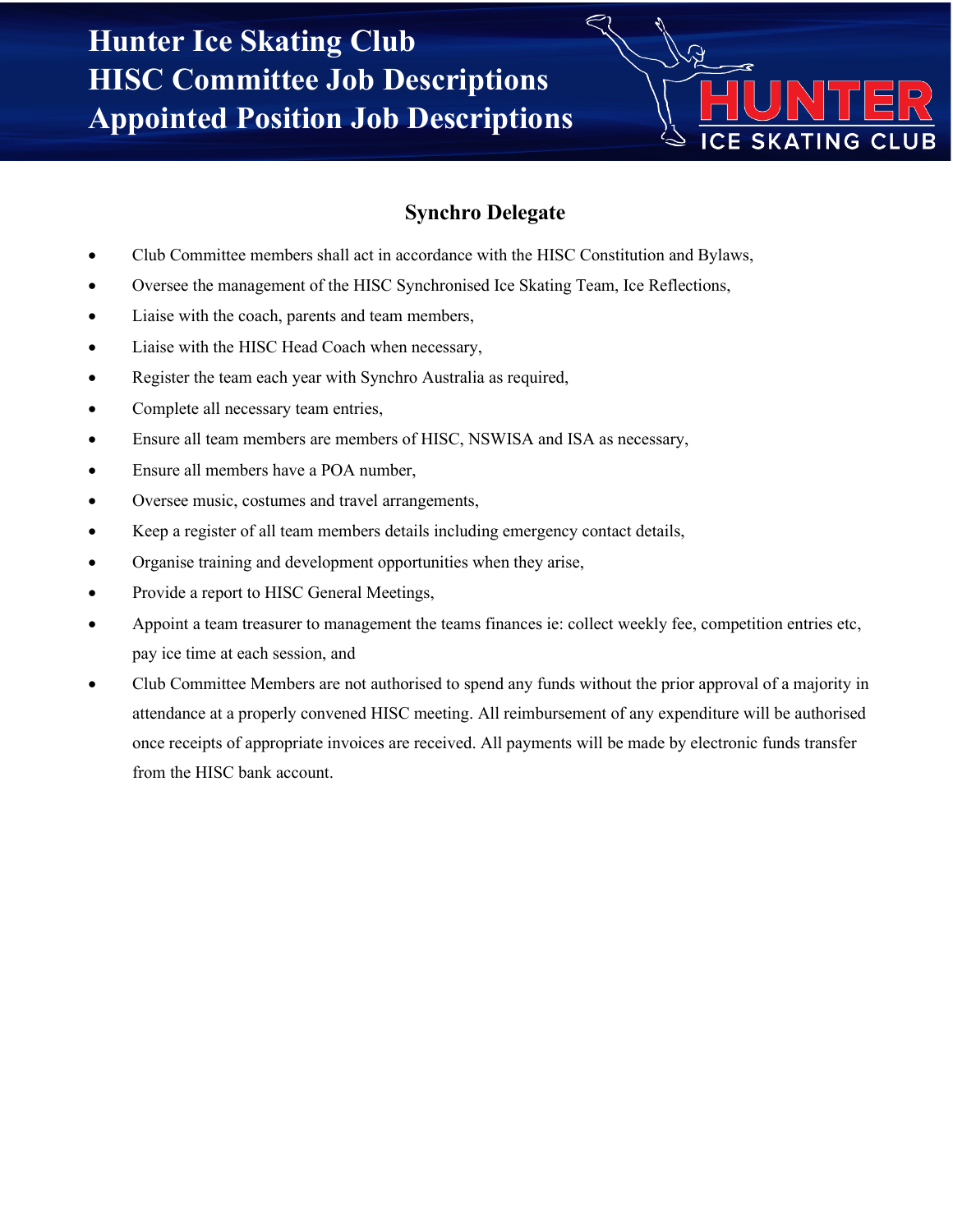

#### **Theatre on Ice Delegate**

- Club Committee members shall act in accordance with the HISC Constitution and Bylaws,
- Oversee the management of the HISC Theatre On Ice team,
- Liaise with the coach, parents and team members,
- Liaise with the HISC Head Coach when necessary,
- Register the team each year with ISA as required,
- Complete all necessary team entries,
- Ensure all team members are members of HISC, NSWISA and ISA as necessary,
- Ensure all members have a POA number,
- Oversee music, costumes and travel arrangements,
- Keep a register of all team members details including emergency contact details,
- Organise training and development opportunities when they arise,
- Provide a report to HISC General Meetings,
- Appoint a team treasurer to management the teams finances ie: collect weekly fee, competition entries etc, pay ice time at each session, and
- Club Committee Members are not authorised to spend any funds without the prior approval of a majority in attendance at a properly convened HISC meeting. All reimbursement of any expenditure will be authorised once receipts of appropriate invoices are received. All payments will be made by electronic funds transfer from the HISC bank account.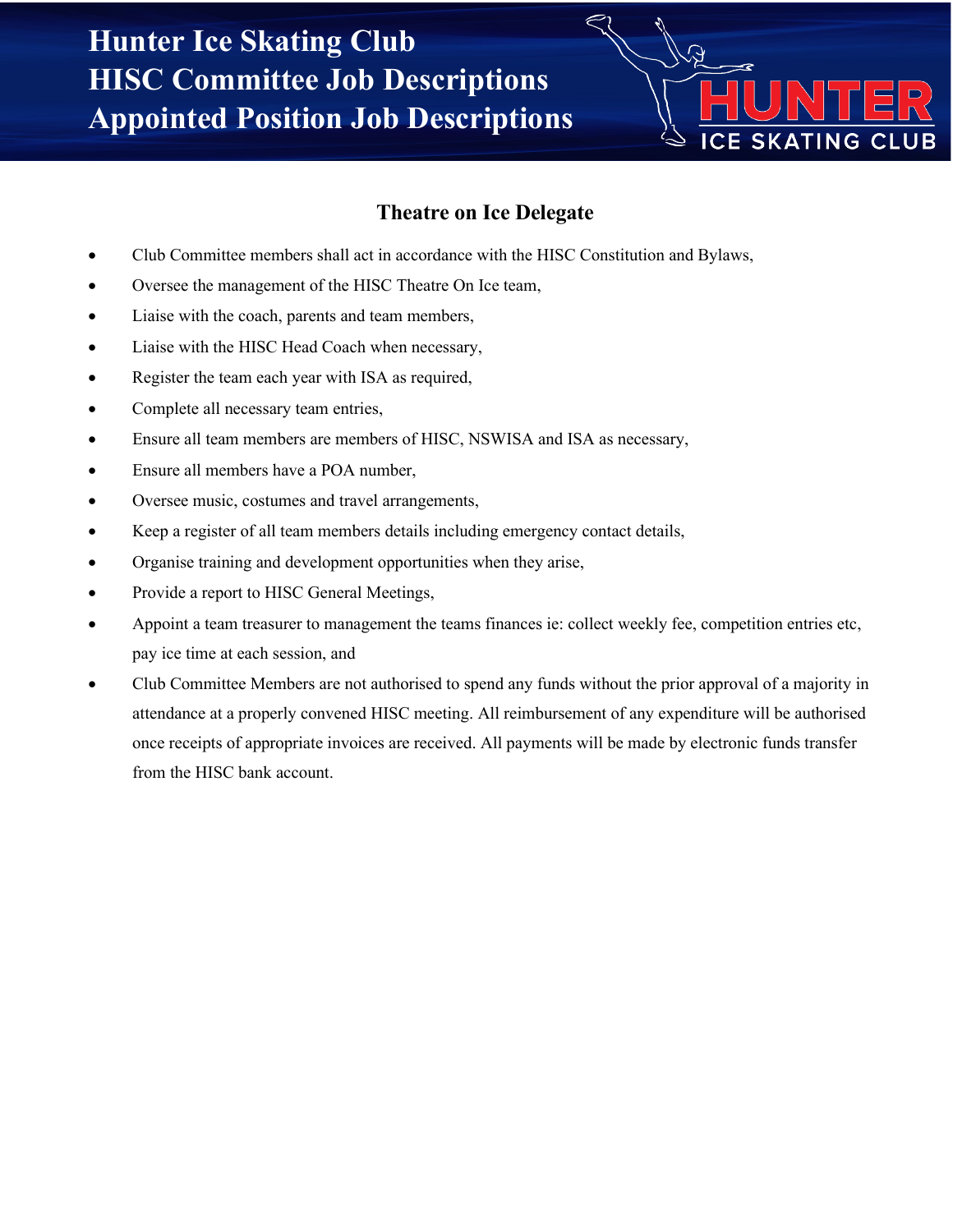# **ICE SKATING CLUB**

## **Head Coach**

- Provide support for all skaters,
- Liaise between the Club and coaches from time to time,
- Liaise between the Club and skaters from time to time,
- Liaise between rink staff and the Club from time to time,
- Be called upon to assist the Executive Committee from time to time,
- Be involved in the decision making process for training and development opportunities,
- Be involved in the decision making process for Competitions held at HISS, and
- Appointed Committee Members are not authorised to spend any funds without the prior approval of a majority in attendance at a properly convened HISC meeting. All reimbursement of any expenditure will be authorised once receipts of appropriate invoices are received. All payments will be made by electronic funds transfer from the HISC bank account.

#### **Grievance Officer**

- Follow the grievance procedures as set out in the Constitution, and
- Appointed Committee Members are not authorised to spend any funds without the prior approval of a majority in attendance at a properly convened HISC meeting. All reimbursement of any expenditure will be authorised once receipts of appropriate invoices are received. All payments will be made by electronic funds transfer from the HISC bank account.

#### **Member Protection Information Officer**

- Follow the MPIO guidelines as set out in the HISC Bylaws,
- Follow the MPIO guidelines as set out in the Member Protection Policy of Ice Skating Australia,
- If the matter cannot be resolved using the steps set out in the guidelines, refer the matter to ISA or the relevant authorities, and
- Appointed Committee Members are not authorised to spend any funds without the prior approval of a majority in attendance at a properly convened HISC meeting. All reimbursement of any expenditure will be authorised once receipts of appropriate invoices are received. All payments will be made by electronic funds transfer from the HISC bank account.